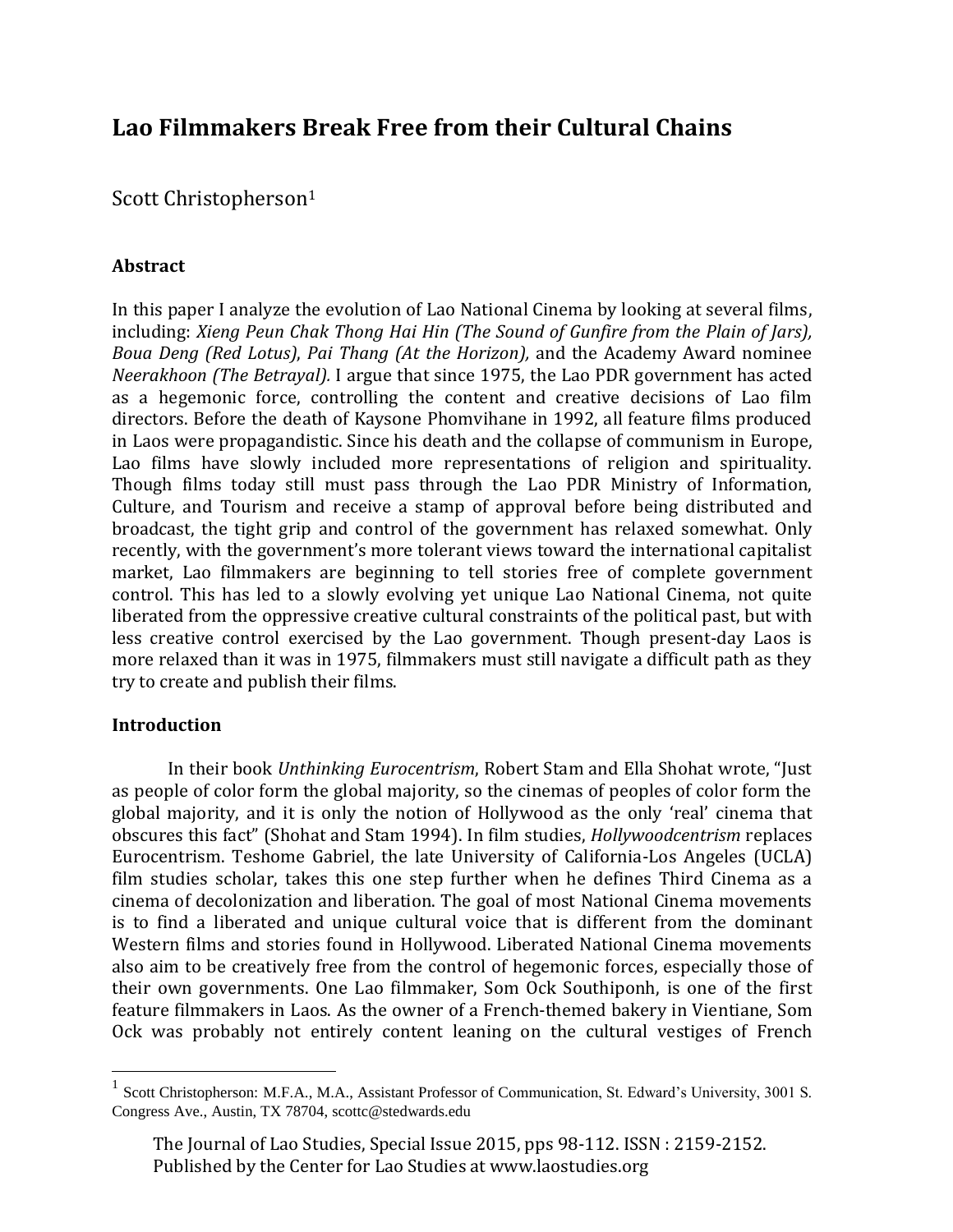colonial power just to make ends meet. Outside his day job, he has devoted his time to creating a Lao National cinema that does not rely on cultural influences from the West. He originally started out making Lao propaganda films for the government and he has been trying to establish a Lao cinema movement since then; he is still set on creating, as he puts it, a "domestic Laotian cinema culture, one that is independent and that captures the essence of Laos as a country, its people, and it deep-rooted culture and arts." The landscape of Lao National Cinema has changed dramatically since 1975, and in recent years there has been an increase in Lao films and filmmakers. Many up-andcoming filmmakers built on Southiponh's foundation and continue to carve out a culturally unique Lao National Cinema.

In this paper, I explore the evolution of Lao cinema from the 1980s to the present and I show that the political and cultural context surrounding the production of each film, and the main theme and content of each film, directly correlates with the shifting ideologies of the Lao People's Democratic Republic (Lao PDR). I posit that the cultural and political climate in Laos has changed dramatically since 1975, allowing recent Lao filmmakers to break free from the stylistic and cultural influences of the propaganda of the Lao PDR, even if the political system in Laos has hardly changed since 1975 and filmmakers continue to be constrained by the political system in the country. In addition, I argue that the political, cultural, and creative constraints placed on filmmakers by the hegemonic Lao government buried the filmmakers' creative voices for over 30 years. I show that the Lao PDR was very much anti-West in its ideologies and was a key to the creation of the Lao PDR's "new socialist man" ideology. The Lao PDR exerted heavy creative control over films produced in the early post-1975 period. In this way, it severely limited the progression of a unique Lao National Cinema. Lao directors are only beginning to emerge as voices in a national cinema of liberation where they are creating a new wave of Lao cinema that explores neo-royalist Buddhist traditions, revealing a deep-rooted personal and collective spirituality. Lao filmmakers are more readily sharing their unique creative voices and beginning, albeit within a limited scope, to break free from the creative and financial control of the Lao PDR to create an emerging and liberated Lao National Cinema.

I will focus here on several Lao films, all produced after 1975. The fictional films are the first two feature films to appear in Laos after 1975, produced by the National Cinema Department and sponsored by the Lao PDR government both conceptually and financially. *At the Horizon* (2011), is one of the most recent feature films and highlights a new movement coined "the Lao New Wave." *The Betrayal* (2008) is co-directed by a Lao-American refugee and a member of the American Society of Cinematographers, Ellen Kuras.

#### **Dependence on the LPDR "Propaganda" Model**

*Xieng Peun Chak Thong Hai Hin (The Sound of Gunfire from the Plain of Jars*, 1983) was the first feature film produced by the Lao communist government after 1975 and was a co-production with Vietnam. The film employed two directors, one from Laos, Somchith Pholsena, and another from Vietnam, Pham Ky Nam. This was the first feature film produced under the financial and cultural control of the Lao PDR. It is no coincidence that, in the creation of their first post-1975 feature film, the Lao PDR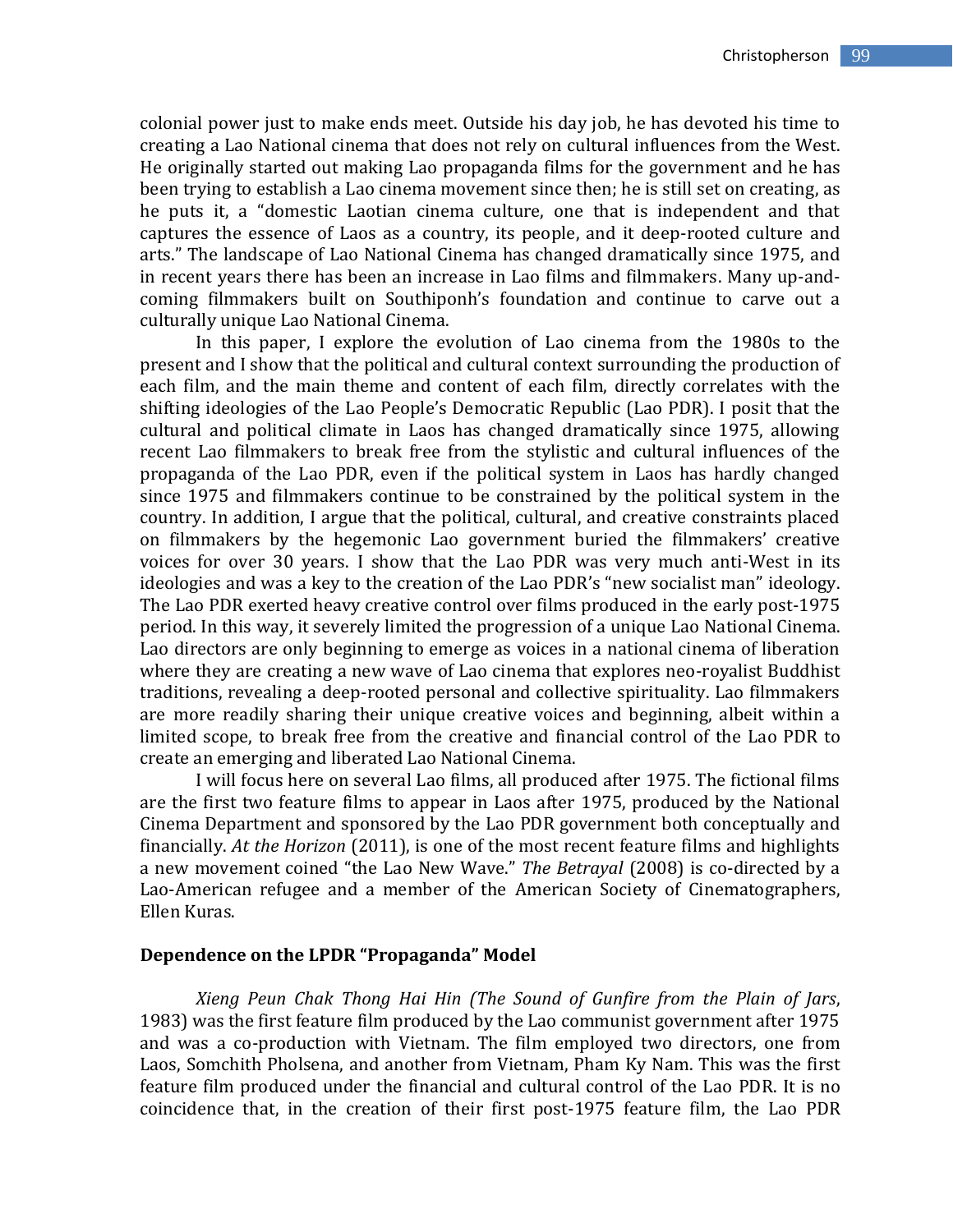government relied on the same country that helped them overthrow the Royal Lao Government (RLG) . The co-production brought the same entities together that had produced the wartime coup and the government restructuring between the Vietnamese and the leaders of the Lao PDR. Kaysone Phomvihane, the leader of the Lao PDR, was half Vietnamese and educated in Hanoi. His ties were unmistakably Vietnamese, and his leadership represented a clean break from a feudal and imperialist-related past (Holt 2009: 170). The support of the Vietnamese became even more apparent after his death in 1992 when, two years later in 1994, the Kaysone Phomvihane National Museum was made possible by generous grants from the Vietnamese government (Holt 2009: 170). As Holt wrote, "Vietnamese support of a state cult centering on Kaysone was unqualified" (Holt, 2009: 170). The film was not a creative masterpiece by any means. In the vein of Riefenstahl's *Triumph of the Will,* this co-production was pure propaganda, supporting Kaysone's political goals, delivered through a vessel of historical fiction.

The film digs into the past, highlighting a period when the Lao Patriotic Front (LPF) and the RLG worked together during wartime. The story in the film takes place in 1958, leading up to the day of decoration when the Royal Lao Government (RLG) recognized the Lao Patriotic Front (LPF) for their accomplishments and heroic efforts during wartime. The main conflict in the film stems from the decision of the RLG to allow only one representative from the LPF to receive honor on the day of decoration, fearing that too many LPF soldiers near the Capitol could lead to an armed struggle or an overthrow of the current regime. In the film, the RLG are in control of part of the Plain of Jars in Xieng Khouang. After being denied their request to send troops to be recognized in the Vientiane, the RLG send troops to enforce the government's decree that only one LPF soldier receive the honor of decoration in the formal Capitol ceremony. Upon hearing this news, the LPF begin planning a middle-of-the-night escape to flee RLG control. The LPF escape being encircled by the Royal Lao Army troops and wage an attack on them. The LPF's plan works perfectly, as they team with the Hmong and the Vietnamese to fight against intoxicated RLG soldiers. Depictions of both of these ethnic groups become an important cultural part of the film, as does the portrayal of the RLG and the LPF.

In the opening scene of *The Sound of Gunfire from the Plain of Jars,* an RLG army general drives his army vehicle in his usual state of inebriation. After nearly driving off a cliff, the commander pulls over to confront a member of the Patriotic Front riding his bicycle and carrying vegetables picked from the garden. As the soldier salutes the commander, the RLG leader pulls the freshly picked vegetables from his bike and stomps on them repeatedly, yet the LPF soldier sustains his salute to the commander. This portrayal of the RLG commander as drunk and irascible is common in the film. In contrast, the LPF soldier's calm and stoic response to the RLG commander's tirade is indicative of the portrayal of the members of the Lao Patriotic Front. It implies that the actions of the LPF working class, as they fight back against their privileged RLG urban leaders by the end of the film, are justified, as was the revolution in 1975. This film acts as propaganda for the government of the Lao PDR as it attempts to bury any positive memory of the influence of the RLG.

The LPF, the precursor to the communist Pathet Lao, are portrayed as orderly, physically fit, diligent, and intelligent. In one scene, the LPF conduct a meeting and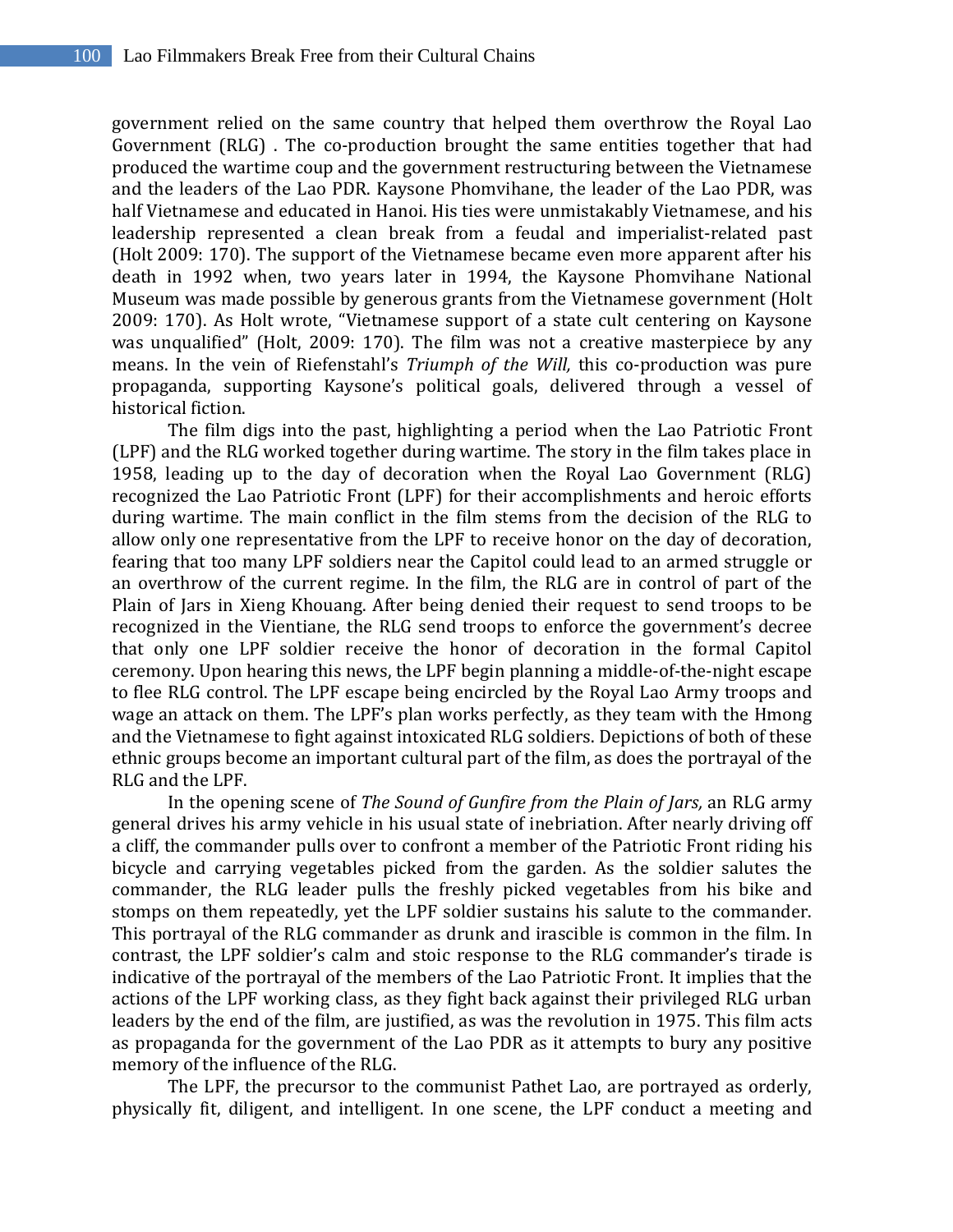everything at the table is perfectly symmetrical and organized. Each of the soldier's helmets is nicely placed on the table in front of them while they conduct business and plan their revolt against the power-hungry rightist government. This contrasts to the RLG officer meetings that resemble drunken parties more than planning sessions. The LPF are seen consistently training in the scenes leading up to the clandestine operation that occurs at the end of the film. The LPF platoon is also clad in white uniforms symbolizing their purity and nobility, while the RLG officers wear traditional army camouflage with red berets—obviously adopted from the French. On the shoulder of the RLG men is their country name *LAOS*, written in English text, in contrast to the Laoscript patch on the LPF soldiers, a subtle allusion to the RLG's supported from the West.

The film includes many themes indicative of films that film theorist Gabriel calls "Third Cinema." The most prominent themes are "armed struggle, class, and rural vs. urban" (Gabriel 1982:15-20). The entire film leads up to an armed struggle against the RLG upper-class enemies on the home front. The final armed battle shows the Vietnamese joining forces with the LPF and the Hmong<sup>2</sup> to overcome the RLG.

This film follows a traditional Hollywood fictional narrative, where the bad guys are bad and the good guys prevail. The film is mostly a spectacle of propaganda and the tone of the film that of a melodrama with two polarized sides. In this sense, the film is still tied to the Hollywood storytelling model. More important than the comparison to Hollywood, however, is the idea that a cultural constraint is controlling what the filmmaker can or is willing to do, stylistically and creatively. Rather than being controlled by a Western colonial power or being heavily influenced by Hollywood, the filmmakers are constrained by their own government's financial backing and censorship.

There's nothing uniquely Lao about the structure of the story or the way it is told; rather the film replicates Western Hollywood narratives with an emphasis on the formal properties of cinema and the three-act Aristotelian storytelling model. The film results in what Frantz Fanon might call an "uncritical imitation of colonialist culture (Gabriel 1982: 7)." And, more importantly, there is no creative deviation from the Lao PDR's model of propaganda. The Lao PDR acts as a hegemonic force on early Lao filmmakers, controlling their creative choices before, during, and after production.

There is also no religious rhetoric or symbolism in the film. Gabriel wrote, "Third World filmmakers attempt to give religion or spirituality a special significance in their works" (Gabriel 1982:18-19). Filmmakers free to tell stories as they wish without government control or censorship often emphasize spirituality to reflect a national cinema rooted in their own culture. However, this is not the case in *The Sound of Gunfire from the Plain of Jars*, probably due to a conscious decision by the filmmakers to obey the political ideology of the Lao PDR government, which discouraged religion among the population in the early years in Laos (Holt 2009). In order to force the country to support the Lao PDR, the government initially removed most religious rhetoric and vocabulary from educational and governmental texts. Similar to this control over texts, the content in the first two feature films produced after 1975 were controlled by the

<sup>&</sup>lt;sup>2</sup> It's important to note that the post-1975 Lao government portrayed the Hmong as working only with the Pathet Lao. This was an attempt to rewrite history so that it appeared as if the Hmong supported the Pathet Lao and the 1975 revolution. In reality, many Hmong strongly opposed and were enemies of the Pathet Lao.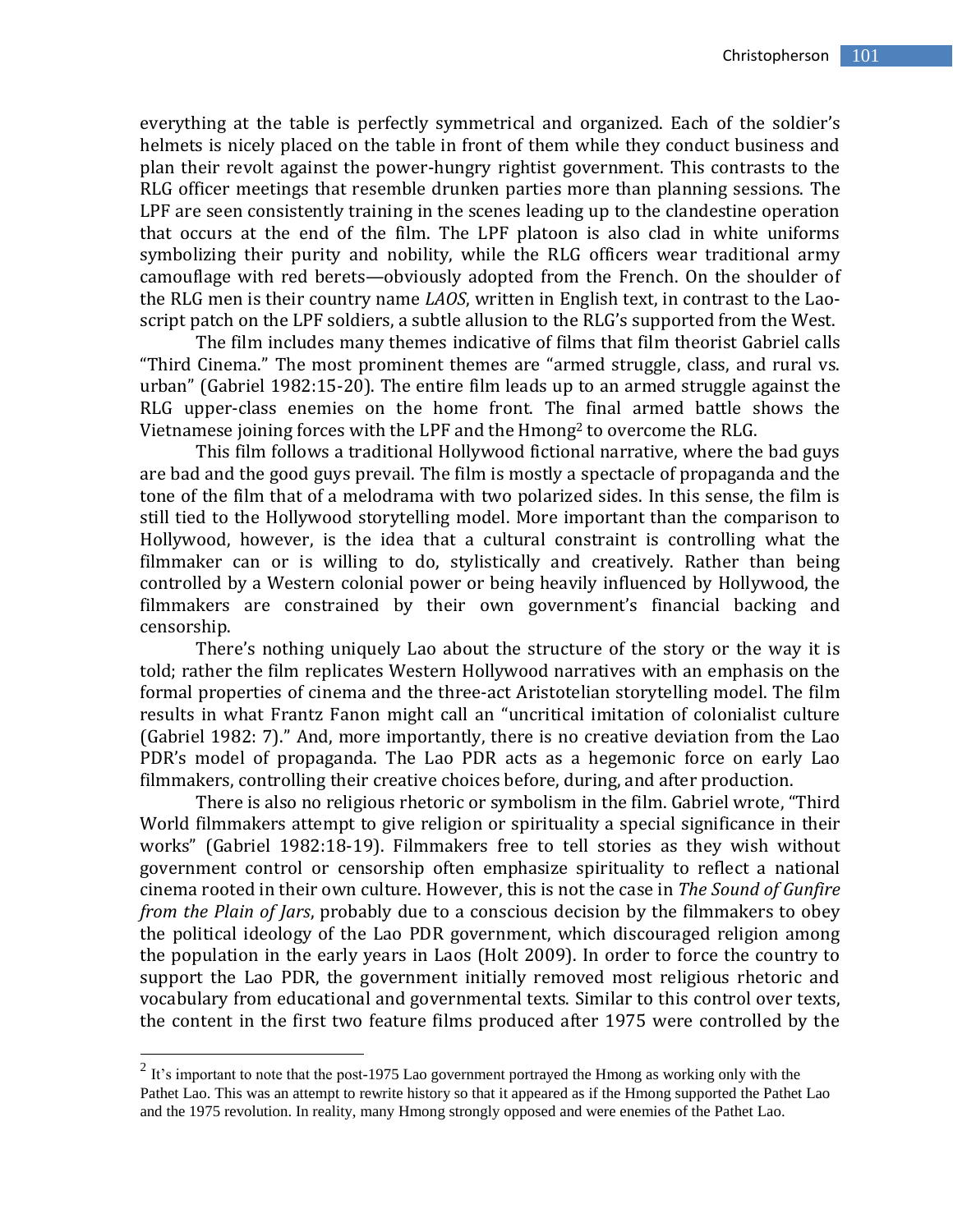Lao PDR and any mention of Buddhism or other religious ritual and rhetoric was explicitly omitted. This omission was meant to erase the history of the RLG. In addition to removing the religious vernacular from historical texts, the Lao PDR also infused non-Lao ethnic groups back into their historiography.

In an attempt to link the historiography of nonurbanized ethnic Lao with the Lao PDR and the revolution, *The Sound of Gunfire from the Plain of Jars* shows the Pathet Lao working with the Hmong to defeat the RLG. In most of the LPF meetings, a Hmong leader is present and often voices his opinion as they plot to defeat the RLG. One of the most trusted soldiers, a young Hmong messenger, travels by horseback to deliver a message to RLG troops. After delivering the message, the commanding RLG soldier decides to hold him captive and play a cruel game. He tells the Hmong messenger that if he can break a horse that the RLG soldiers have not been able to break, he will be released. The soldiers laugh as the Hmong messenger struggles to mount the horse, but then the messenger quickly controls the steed and rides away from his captors. They begin chasing him throughout their camp and stumble over each other repeatedly as the Hmong boy makes his way effortlessly through the middle of their barracks. In the most significant sequence in this scene, the directors use slow motion to emphasize the importance of the Hmong in the Lao revolution. Immediately after the Hmong messenger mounts the horse, the film begins to play in slow motion to show his importance in the fight of the LPF against the RLG. Even he, the lowliest of soldiers in the LPF ranks, can outwit and outrun the highest-ranking Lao RLG soldiers. Here, the filmmaker is choosing to put the Hmong on a higher level than any RLG citizen. The use of slow motion in the clip glorifies the Hmong and puts them on the same level as the LPF soldiers. Through this portrayal of the Hmong, the Lao PDR tried to unify different ethnic minorities and form a historiography that connects the ethnic minorities with the creation of the Lao PDR-led nation-state.

## **Breaking Free From Creative Control**

Cultural vestiges of France's colonialist influence are still evident in Laos today. In Third Cinema and in the creation of national cinema movements, filmmakers often play with or confront cultural influences of colonialist powers in their films to promote decolonization. Som Ock's film, *Boua Deng (Red Lotus* 1987*)* has elements akin to Gabriel's second category of Third Cinema, in which the films promote "the decolonization process" or are explicitly anti-colonialist. At the same time, Som Ock was still creatively constrained by the financial and creative control of the Lao PDR government. The government still controlled the film language and the way the story was told and the Lao PDR's ideology and censorship made its structural and creative mark on Som Ock's film. However, *Red Lotus* begins to subtly break free from the control of the Lao DPR with slightly more nuanced acting. Som Ock's wife played the main role and their intimate relationship provided a foundation that allowed Som Ock to direct her less melodramatically. Structurally, however, *Red Lotus* still fits the mold of melodrama.

Like *The Sound of Gunfire from the Plain of Jars*, *Red Lotus* seems to fit the cast of a traditional Hollywood melodrama in which two sides, one evil and one good, fight until a male hero saves the damsel in distress, and in this case, goes on to defeat the evil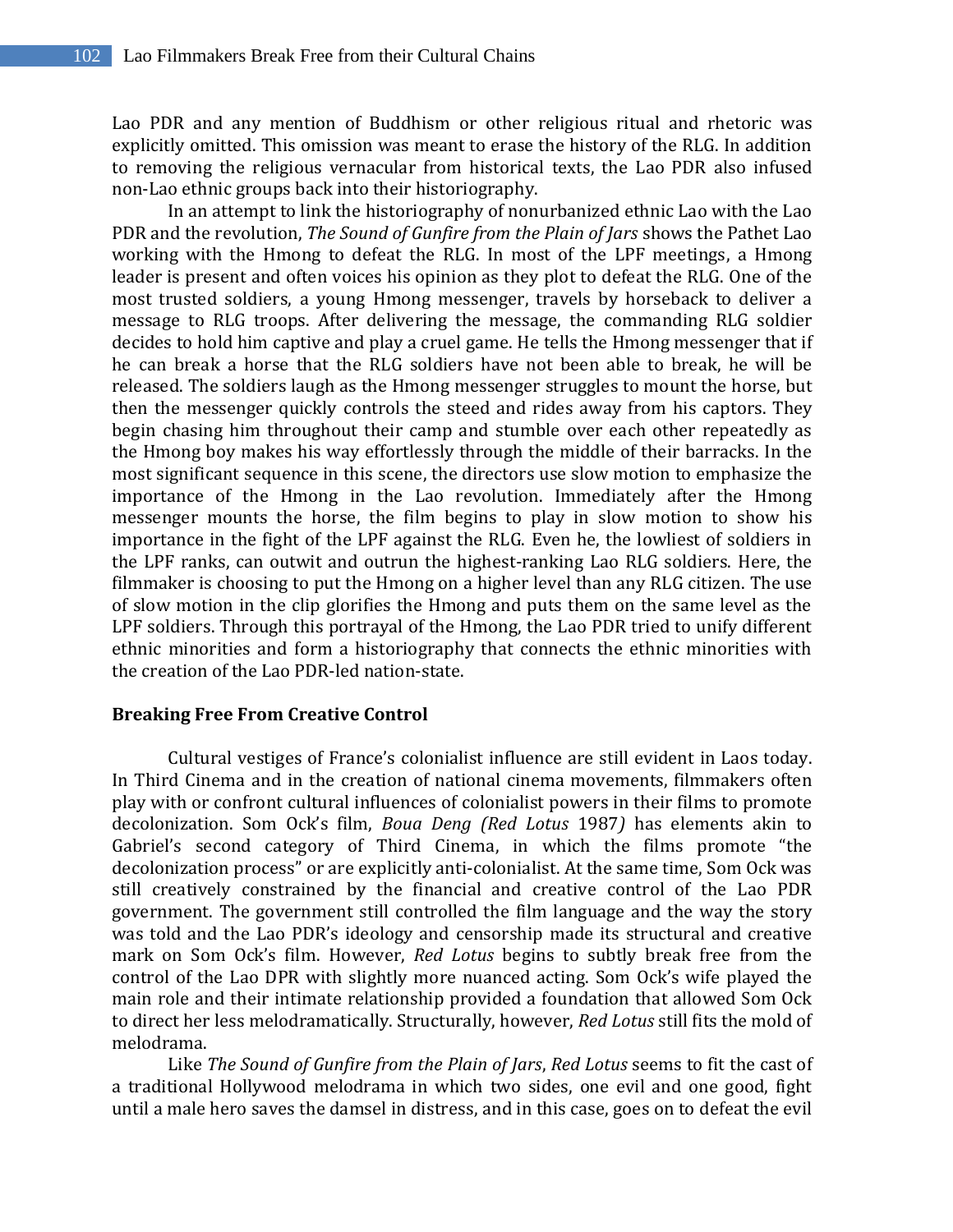Royalists. Again, the RLG are portrayed as power hungry and the Pathet Lao as purehearted symbols of rural Laos. The Lao PDR guided and controlled the message that Som Ock would deliver in the film.

*Red Lotus* takes place on the Bolaven plateau in southern Laos in 1972, in the time leading up to the takeover and defeat of the RLG by the Pathet Lao, and it follows Boua Deng, a young woman living in a rural village in the countryside. Her father, Siang, a Pathet Lao supporter, is taken by the RLG and then Boua Deng suddenly has a new, much younger stepfather, who turns out to be a spy for the RLG. This stepfather has in fact killed Siang before becoming her stepfather. In a prior scene, the commander of Boua Deng's stepfather ordered him to have Boua Deng wed a wealthy RLG-supporting village member. Boua Deng refused because she was in love with Khammanh, a member of the Pathet Lao revolutionary army. In one scene, prior to the ultimate success of the revolution, Boua Deng and Khammanh meet and express their love on the eve before he leaves to fight.

In one strange sequence in the film, Boua Deng's government-spy stepfather is seen voyeuristically taking pictures of her while she bathes. In this portrayal of RLG officials, they are not only dishonest, they are also immoral and debased. In the end, her stepfather tries to kidnap and then rape her, but Khammanh comes to the rescue and shoots the stepfather while his Pathet Lao comrades back him up. The propagandistic theme throughout this film tells the viewer that the pure and virtuous rural Pathet Lao are more honorable and trustworthy than the RLG. The film also reflects the Lao PDR government's views of socialist morality.

Through this film, Southiponh is sending a message that Western modernity can never replace Lao traditional customs. In the film, the rural comes into conflict with the modern. Boua Deng acts as the cultural symbol of Laos, what it once was, and, ideally, what it should be. She wears traditional clothing indicative of rural Laos, and is a symbol of maintaining the national culture. In another clip, Boua Deng's RLG stepfather approaches her with a bag of Western clothes he purchased in the city, and while standing in front of her house deep in her village in the rural countryside, Boua Deng rejects her stepfather's gift. This is a symbolic representation, in which Boua Deng, a symbol of what Laos should stand for, rejects Western culture. This theme supports Gabriel's theory that "Wherever imperialist culture penetrates, it attempts to destroy national culture and substitute foreign culture: therefore, the struggle to preserve the cultural make-up of a society also constitutes a major area of concern for Third World filmmakers" (Gabriel 1982: 16). Another prominent theme focuses on anti-colonialist and anti-Western sentiments while also exploring the clash between the traditional and modern. This is shown through Southiponh's portrayal of members of the RLG who wear Western clothes and dance to Western music at a popular nightclub in Vientiane. At the club, the rest of the Vientiane locals are dressed in Hawaiian button-downs or short-sleeve, collared Izod-brand shirts with white or khaki slacks. The stepfather and his friends drink foreign beers like Heineken, instead of the state established Lao beer, and listen to a band covering the Beatles. On the dance floor, they gyrate and move back and forth like a group of Americans, with no sign of traditional Lao dance. Here, Southiponh depicts members of the US-backed RLG as Western, clearly forgetting their Lao cultural roots. They act as the antithesis to Boua Deng and Khammanh and the rest of the rural Pathet Lao community.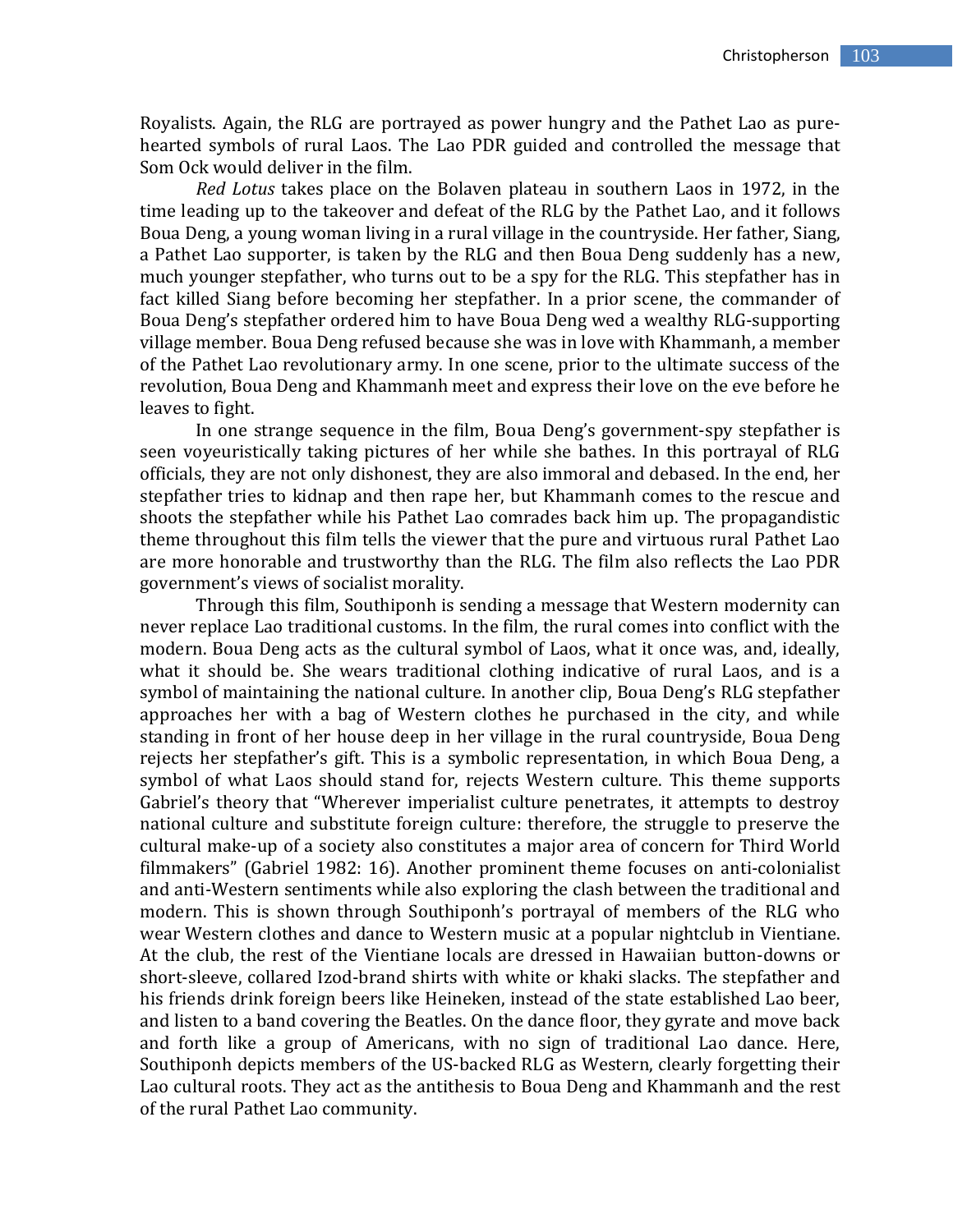During the 1970s and 1980s, the Lao PDR sought to create a "new socialist man" who possessed a high level of revolutionary morality and culture and was guided by a moral life (Pholsena 2006: 58). This new morality is clearly evident in *Red Lotus* in its depiction of the West in the nightclub, and in Boua Deng's rejection of the West. According to Evans,

Arguably the interpretation given to the morality of the new socialist man by the LPRP was strongly conditioned by the [ethnic] Lao social environment. That influence explains the highly traditional and conservative as well as nationalistic cast of ideology. Reactions against Western fashion, music and decadent morality, exemplified by prostitution or simply the holding of hands in the street, largely reflected the values of elderly people (whose number included the party leadership), who are traditionally guides in such matters, and sexual conservatism of village culture. (Evans 1995:4)

Som Ock reflected this new morality, this new socialist man, in his film through Boua Deng's character and his rejection of the West. Including the political ideology of the Lao PDR government in his film is a direct result of being controlled by the government's political philosophy.

Boua Deng is strong and independent and her character is innovative, representing a woman as a powerful leader in Lao society a depiction that supports another theme common to emerging national cinemas—the emancipation of women. "In most Third World films," Gabriel writes, "we witness the integral participation of women in all aspects of their struggle for decolonization and liberation, including their participation in actual armed struggle" (Gabriel 1982:18). Boua Deng is no doubt portrayed as an empowered woman throughout the film, yet her strong Pathet Lao lover Khammanh still must save her. At the end of the film, Boua Deng's stepfather holds her at gunpoint in a marshy area in the countryside. Khammanh and his comrades follow the stepfather and one of them shoots him to free Boua Deng, who falls into Khammanh's arms.

As in *The Sound of Gunfire from the Plain of Jars*, there is little mention of religion in the film. The Lao PDR tried to erase many aspects of religious rhetoric that acted as the backbone of Lao cultural heritage, including any symbol of the king or royalty. The Lao PDR controlled information about the past in order to persuade their countrymen to support their own political philosophy. In *The Politics of Ritual and Remembrance,* Evans wrote that "certain topics are not able to be discussed publicly, and discourses about the past, present, and future are monopolized by regimes which also attempt to control memory and the construction of it" (Evans 1998: 6).

After 1975, the Lao PDR government attempted to change the way citizens spoke. At the National Assembly in 1975, it was decided that the Lao language would be used in an administrative setting and people would be banned from using royal language for daily correspondence unless in poetry or others types of literature (Evans 1998:12-13). Evans wrote, "The abolition of royal language saw the attempt at an egalitarian reform of the language and so honorifics, like *sadet* (prince) or *tan* (sir), were pushed aside by the ubiquitous use of *sahay* (comrade)" (Evans 1998:13). This is evident in *Red Lotus* and *The Sound of Gunfire from the Plain of Jars*, in which virtually no royal language is used.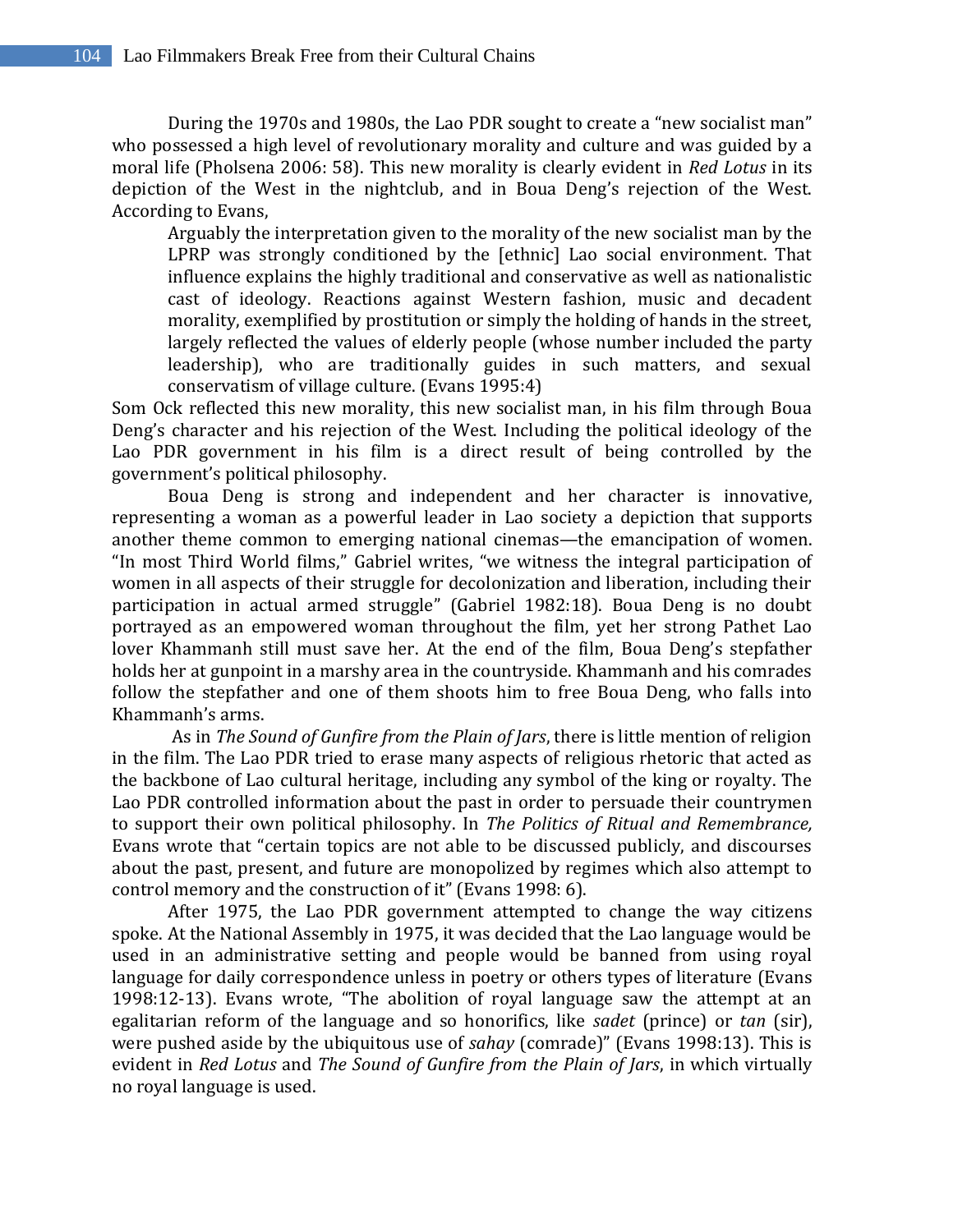Som Ock Southiponh was constrained financially and creatively by the government of the Lao PDR. He said,

Despite its length of 83 minutes, *Red Lotus* was very difficult to make because we had nothing, really nothing. The big problem in making such a film in Laos is that we didn't have money. *Red Lotus* was made for only about US \$5,000, so we had to use a World War II era Soviet camera that had a tendency to speed up at will and a cast that worked for nothing. I must confess that the budget and the 22 day schedule did not allow for much opportunity to shoot everything the way I wanted to. Due to the lack of equipment in Laos, the film was developed and edited in Hanoi, Vietnam, even though it was shot in Vientiane. (Southiponh 2009)

Som Ock reflected further on his experience making the film,

Making *Red Lotus* did make me feel that I would be better off working outside of the State Cinematography Company. I sensed that the only way I could really do the things I would like to do would be to turn independent. That's why I left the company in 1989 in hopes of establishing a small, private video production company. (Southiponh 2009)

Som Ock probably did not want to openly criticize working under a state-run production company, so he simply left. He was trying to set up his own national cinema within the Lao system, but that did not happen. No features were funded domestically in Laos until 2007, with the film *Sabaidee Luang Phrabang.* A new, government-run organization, the National Film Archive and Video Center, was established in 1991 and was the closest thing to resemble a production company. No independent filmmakers could make a living under the tight creative grip of socialist Laos and the Ministry of Information, Culture, and Tourism. A new group of filmmakers are currently attempting to do what Som Ock always meant to do—create a Lao National Cinema that is commercially successful, uniquely Lao, and free from the creative control of the government.

#### **Lao New Wave Cinema**

The Lao New Wave (which does not currently include Som Ock Southiponh) is a group of young Lao filmmakers trying to establish a new and unique Lao cinematic style. On their Facebook page, the Lao New Wave Collective wrote, "Our first aim is to change the face of the Lao movie industry" and "some of us are native to this country, and some are not, but our common passion is to produce quality images and stories." I have met with several filmmakers from the Lao New Wave collective, including one of the founders, Xiasongkham Indouangchanthy, who is currently getting a master of fine arts degree in filmmaking at the City College of New York on a Fulbright scholarship. His going abroad to study is significant because it is an example of Lao cinema slowly spreading globally (he previously studied filmmaking in Australia).

One of the Lao New Wave's most prominent feature films, titled *At the Horizon* (*Pai Thang* 2011), reflects the growing movement in Lao cinema with a new emphasis on spirituality and religion. First-time feature filmmaker Anysay Keola directed *At the Horizon* after he completed a bachelor's degree in film in Australia and while in the course of completing his master's degree from Chulalongkorn University in Bangkok.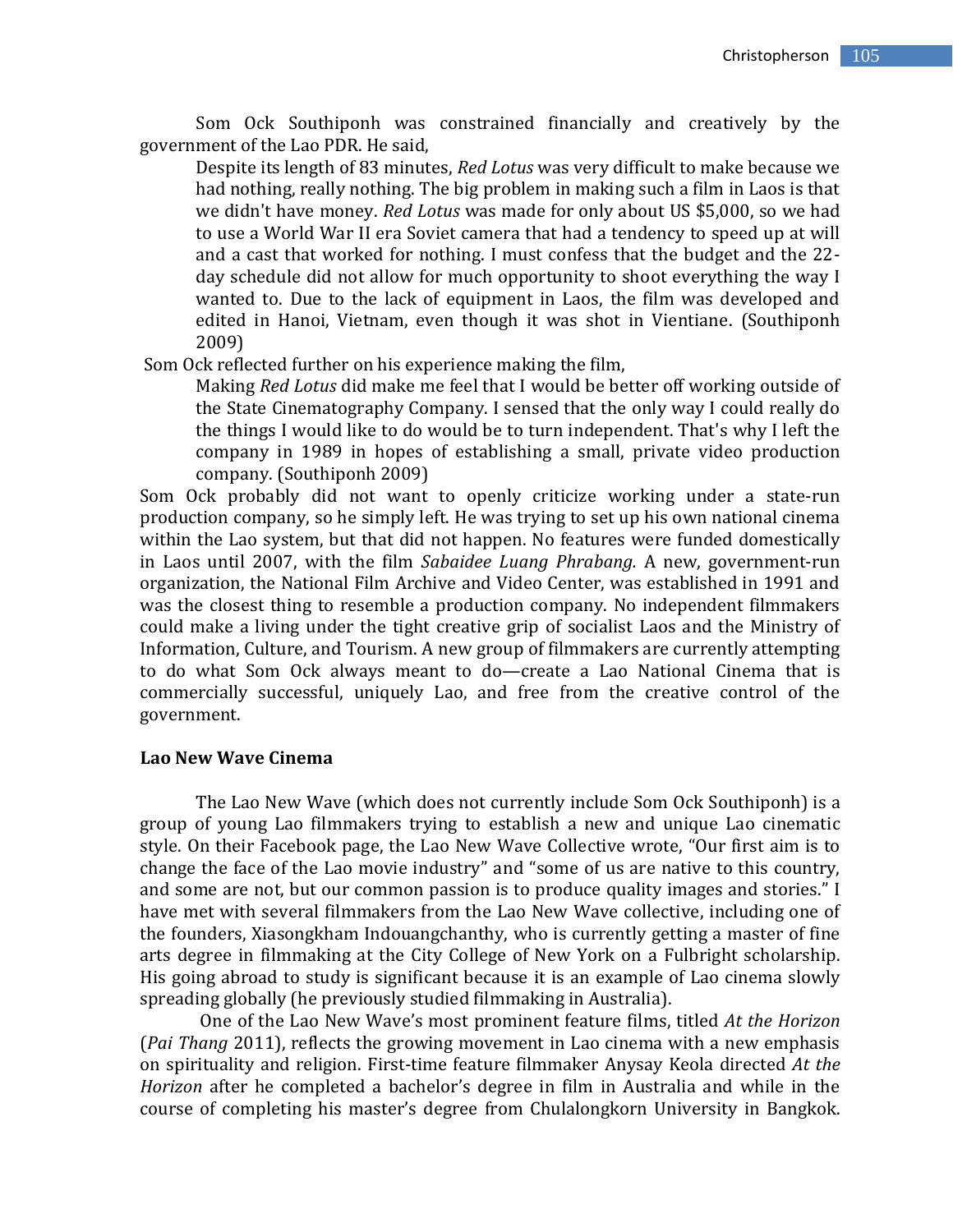The film follows the connecting stories of two men, Sin and Lout. Sin is a well-to-do son of a prominent Vientiane family who frequents nightclubs, listens to rap music, and seems intent on wearing Western clothes. One night, after a drunken fight, an intoxicated Sin drives his car through Vientiane. Distracted, he briefly looks up only to hit and kill the wife and child of a mute, rural man named Lout. Lout and Sin's lives collide when Lout tracks him down, aiming to enact revenge for the deaths of his wife and child, an act that is contrary to his kind demeanor as a loving father and husband. The rural and urban collide in this film as Lout confronts Sin and holds him captive while deciding what to do with him.

The film explores themes that juxtapose the urban and rural and the rich and poor. In one scene, the filmmakers cut from Sin listening to rap music in his leather interior Sport Utility Vehicle to Lout, who is seen driving along the countryside on a scooter with his wife and daughter, set against a backdrop of a breathtaking sunset. Keola chose to portray the upper class by setting the characters in a club as was done in *Red Lotus.* Sin's clothing and haircut are trendy, while Lout acts as a cultural symbol of the hardworking lower-class family man, determined to provide a more secure financial future for his daughter and wife.

*At the Horizon* differs from films like *Red Lotus* and *The Sound of Gunfire from the Plain of Jars* in its exploration of spirituality and religion. In an intense plot twist, Sin's wealthy father and his entourage determine where Lout is holding Sin captive. They kill Lout as Sin struggles to stop them. Sin is torn about what he has done to Lout's family. Sin then makes sense of his situation by visiting his local temple and paying respect to Lout**.** To show that he has matured, Sin places pink sandals on Lout's altar in a cemetery to pay homage to Lout's daughter, who wore pink sandals in the film when she died. He then burns incense in a Buddhist ritual to pay his respects to the deceased. Themes of karma, afterlife, and reincarnation emerge as the story unfolds. In the final scene, Lout's family reunites as they ride together on their motorbike in what seems to be some sort of Buddhist afterlife or reincarnation. Anysay is clearly recognizing an afterlife and the importance of religious philosophy and thought in Laos. This is much different than in the early years of Lao cinema, clearly showing that today the Lao government is open to recognizing religion in their government-approved cultural products. In order to become more competitive in the international economic scene, beginning in the mid-1980s, the Lao PDR sought to utilize Buddhism, and became more open to the outside capitalist world. Economic and social liberalization favored an atmosphere of regulatory relaxation that led to the resurgence of Buddhist popular practices in everyday Lao culture (Pholsena 2006: 11). The collapse of communism thus led the regime to find a new form of Lao nationalism. As Evans states,

During the liberalization of the 1980s Buddhism, although flourishing, was still subordinate to the party's long-term aim of building socialism in Laos. The collapse of communism in Europe changed all that and the regime has turned increasingly to Buddhism in its search of new ideologies of legitimation, and of a reformulated Lao nationalism. This is especially apparent in the importance the media places on photographic or filming for TV the party leaders making merit during major Buddhist festivals. (Evans 1998: 67)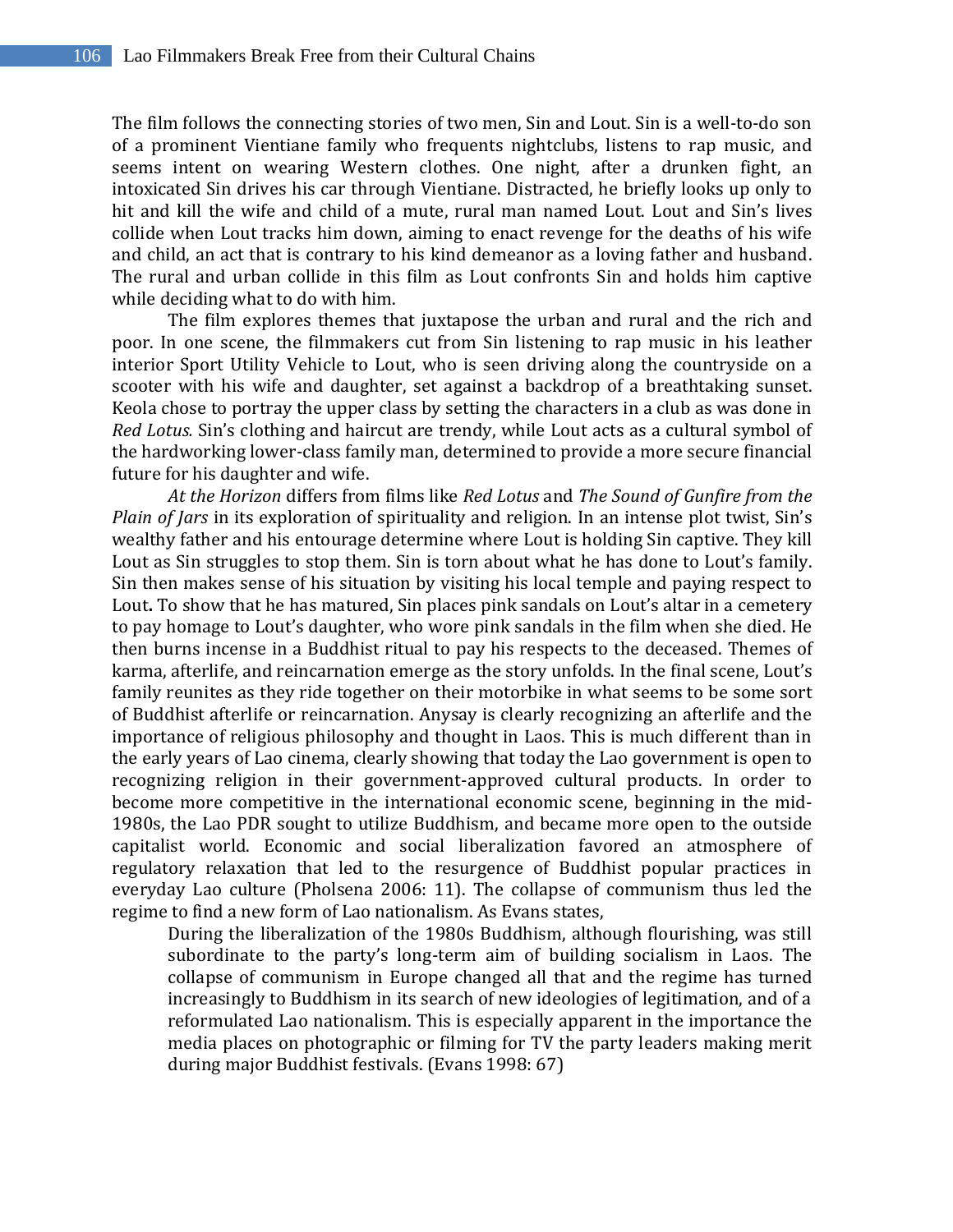Evans calls this resurgence of Buddhism a "re-Buddhification of the Lao state" (Evans 1998: 67). The main character of the film isn't characterized as completely evil or good. He is more complex, and he goes through a process of change and maturity.

*At the Horizon* breaks free from traditional Western storytelling and the stringent creative control of the Lao PDR's strict political philosophy through its nonlinear story structure and in its reflection of inner spirituality. The film jumps between present reality and the past as it weaves in flashbacks, playing with narrative structure and time. The viewer is left to wonder what time and space they are actually witnessing.

Another film, produced and directed by a Lao refugee living in the United States, also uses nonlinear storytelling techniques, but first begins with the story of coming to America. *The Betrayal,* co-directed by Thavisouk Prasavath and Ellen Kuras, follows the story of Thavisouk's family as they migrate from Laos to America between 1975 and 1980. The family was separated from their father, who was a soldier in the US-based Royal Lao Army and, as he put it, "told foreigners where to bomb in his own country." Thavisouk's family was left to fend for themselves and was ostracized by their community because of their ties to the former RLG. They bribed an official to smuggle most of the family out of the country into Thailand and were then sent to Brooklyn, New York as refugees. The film follows Thavisouk and his family as they adapt to life in the United States and experience the harsh realities of gang life and poverty over a period of 23 years.

*The Betrayal* explores themes of hybrid cultural identity that show the complexity of a Lao refugee living in America who is making sense of his heritage. Thavisouk recognizes his hybridity and uses the film to critique the government of both his homeland and his adopted land. He finds himself somewhere in the middle, not American and not Lao, and his film's message is critical of both countries.

In the last phase of Gabriel's theory of Third Cinema, where filmmakers have evolved and become more independent, the filmmakers "aim at a destruction and construction at the same time; a destruction of the images of colonial or neo-colonial cinema, and a construction of another cinema that captures the revolutionary impulse of the peoples of the Third World" (Gabriel 1982: 95). *The Betrayal*, although it was largely produced in the United States, with some scenes showing the author returning to visit Laos, has a tone that is more akin to the cinema of liberation. It fits more with with what Gabriel said when he wrote, "It is a cinema founded on folk culture whose role it is to intervene on behalf of the peoples of Africa, Asia, and Latin America who must fight equally for political as well as cultural liberation" (Gabriel 1982: preface-8). In *The Betrayal,* Thavisouk is culturally liberating himself from the post-1975 Lao government, not just the Western world.

Thavisouk and Kuras are critical of the post-1975 Lao government and the United States government throughout the film. Not many Lao refugees have the opportunity to make films and they are rarely able express their criticism of the government that forced them to flee in fear. Thavisouk is one of a handful of Lao filmmakers, and the first to my knowledge to create a mainstream film that is openly critical of the Lao PDR. Though the film is more of a personal story, the underlying message of the film critiques the Lao PDR, pointing out on a personal level how the Lao PDR government tore his family apart while enforcing their political ideologies. Because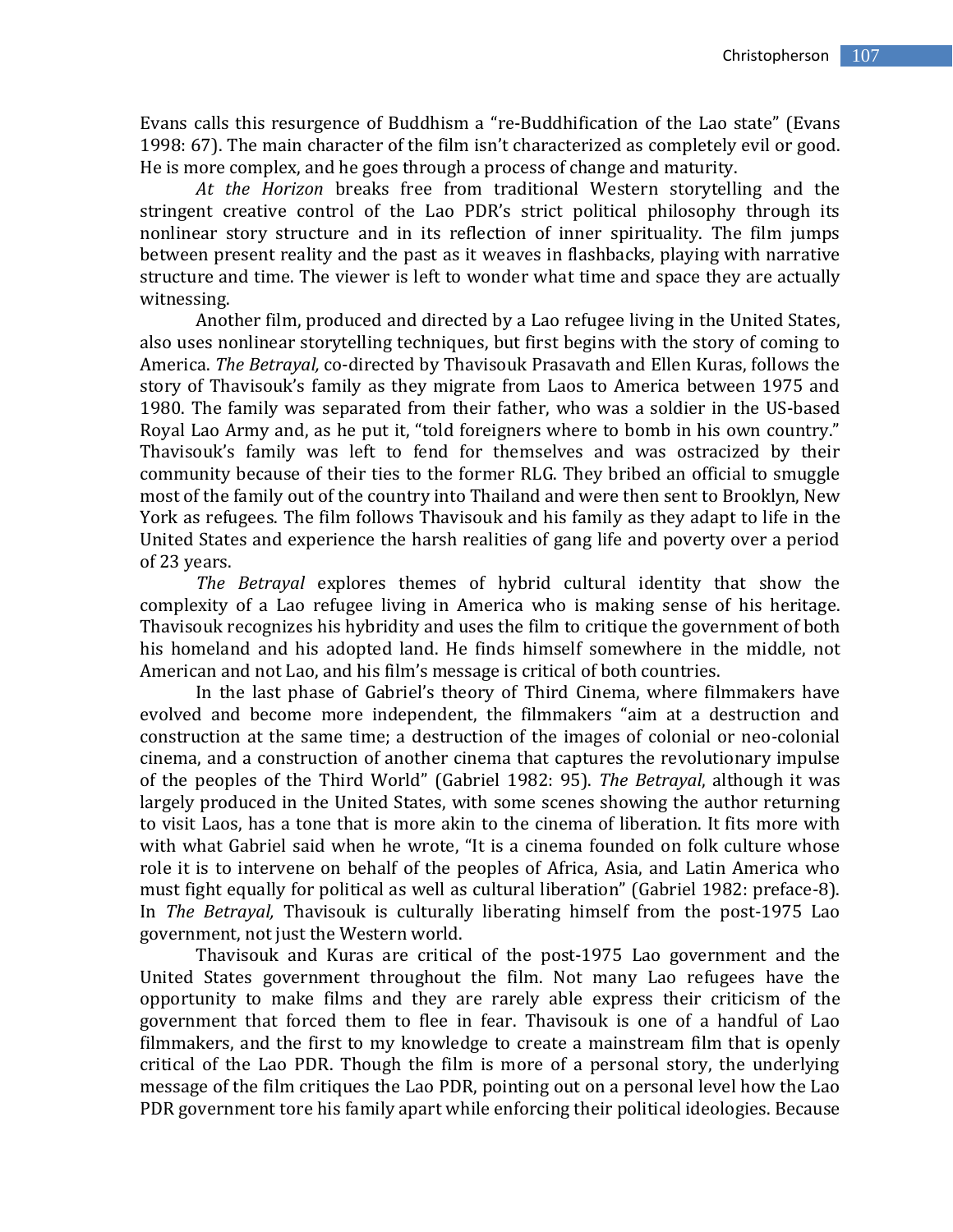of the Lao PDR, Thavisouk lost his father, his brothers and sisters forgot their spiritual Lao heritage, and he was forced to fend for himself in America with little community support, either emotionally or financially, all of which is portrayed in his film.

With high hopes early on in the story, Thavisouk's family flew to the United States as beneficiaries of an American fiscal sponsor and were brought to a two-room apartment that they were forced to live in with two other families, one small Vietnamese family and a family of six Cambodians. Their large family of 11 took up the majority of the space in the small apartment. This living situation symbolized his family's struggle to find their own identity. In the film, Thavisouk comments that he feels like he is just another Asian. He says, "They'd call me chink, gook, dirty Cambodian, and slant eyes." And then, "They didn't know who or what a Laotian was." When they first got off the plane, Thavisouk thought they had landed on the wrong continent. He thought they were in Africa, because in Laos they taught him that white people lived in America and Europe and black people lived in Africa. He did not know that the United States was so multicultural. Thavisouk had to make sense of his own identity as part of the Lao diaspora now living in America and a part of that melting pot, and he tries to make sense of his role as a Lao-American throughout the film.

Referring to diasporic and exilic filmmakers, Hamid Naficy, a professor at Northwestern University, writes about diaspora filmmakers. "As partial, fragmented, and multiple subjects, these filmmakers are capable of producing ambiguity and doubt about the taken-for-granted values of their home and host societies. They can also transcend and transform themselves to produce hybridized, syncretic, performed, or virtual identities." He continues, "People in diaspora have an identity in their homeland before their departure, and their diasporic identity is constructed in resonance with this prior identity. Diasporic consciousness is horizontal and multisided, involving not only the homeland but also the compatriot communities elsewhere. As a result, plurality, multiplicity, and hybridity are structured in dominance among the Diasporas" (Naficy 2001: 14).

In Thavisouk's case, he is conflicted about his homeland. He does not idealize his home country, but seeks to navigate his complicated relationship with Laos and with America. He does nurture a collective memory of his homeland, not idealized per se, but in a poetic and painful way. As he remembers his homeland, he confronts his current identity as a Lao-American fighting back and critiquing both countries. In this sense he is part of the revolutionary impulse evident in the more progressive stages of Gabriel's theories of Third Cinema. Thavisouk is exploring and analyzing the politics of his homeland along with the politics in America.

Perhaps one of the biggest challenges for Lao living in America is making sense of their role and identity within their own families. Like Thavisouk's family, many members of the Lao diaspora are without one or more of their parents or their siblings and extended family members. In *The Betrayal,* Thavisouk struggles to understand and perform his duty within his own family. In one scene, Thavisouk talks with his mother about making sense of his role as the eldest son trying to step in as a leading figure in the family. Thavisouk struggles because his father, who, many years after the rest of the family, eventually makes it to America, has a new family and Thavisouk's siblings are left without his support. Talking to his mother, Thavisouk says, "All of these crazy problems are tangling with my life and they are your responsibility, not mine."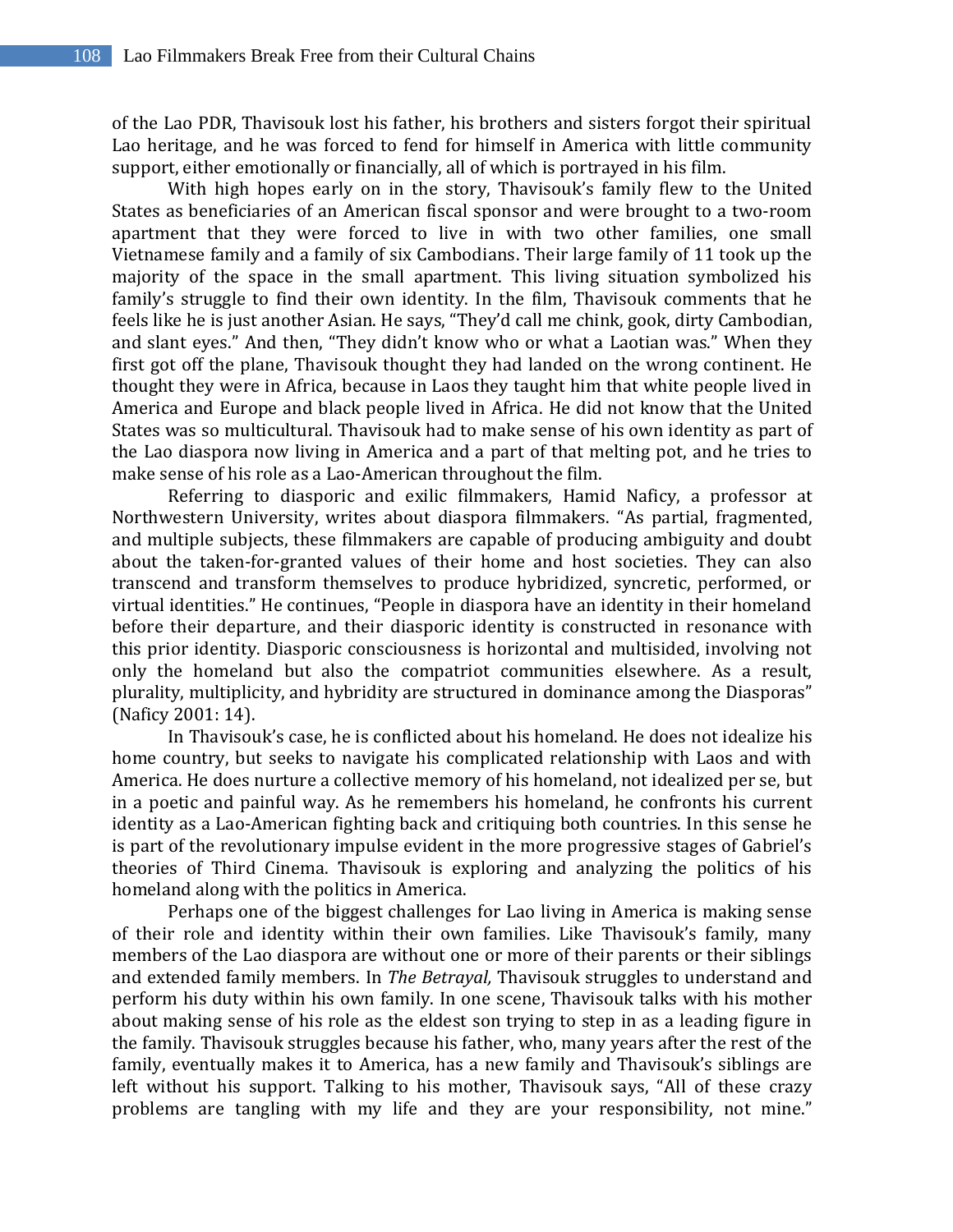Thavisouk is left grasping to understand his own identity within his family. This is a more internal type of identity struggle, another layer of complexity added to his situation.

Thavisouk portrays how American culture is invading his Lao heritage and religion as he questions his role as a Lao-American. Gabriel wrote, "Wherever imperialist culture penetrates, it attempts to destroy national culture and substitute foreign culture" (Gabriel 1982: 16). This theme is prevalent in various parts of *The Betrayal.* His sisters and brothers join gangs and Thavisouk struggles against his role in the family in America. Near the beginning, the film discusses America's role in the clandestine war in Laos. The United States was ultimately responsible for dropping hundreds of thousands of bombs in Laos, and then pulled its troops out when the Communists took over. The Royalists were left to fend for themselves and many were sent to concentration camps. In its portrayal of this, the film is a protest against America. Thavisouk blames the United States as the cause of the war that ultimately forced his family out of Laos and into America. In America, gang life helped destroy another part of their family. Through these facts and visuals, the film blames the United States for many of his family's problems. He is frustrated that the transition to America has changed his family culturally and it is clear that by moving there, the family has lost part of themselves, part of their unique Lao culture and heritage.

Thavisouk breaks free from the cultural constraints of the post-1975 Lao government in his representation of and openness about religion and spirituality in the film. Part of this is because he no longer lives in Laos and is co-directing and producing the film with an American. He shows that he tried to hold onto his religion but gangs and life in America soon overpowered his spirituality. The images of the film take on a spiritual quality that differs from mainstream Hollywood films or commercially driven documentaries. There are several lyrical and poetic scenes of fishermen and Lao natives working in the rivers and lakes of Laos. The elderly woman who narrates the scenes with Lao lyrical poetry supports the idea that Lao culture and heritage is rooted in deep layers of connection with ancestors and a life beyond this one. Kuras, a worldrenowned cinematographer and member of the prestigious American Society of Cinematographers, shot these scenes in Laos and her shooting expertise combines well with Thavisouk's knowledge of Lao history and lyrical poetry to effectively portray Lao spirituality. The images are breathtaking and help to articulate while at the same time questioning a deep-seeded Lao spirituality. These images help the viewer realize what is at stake—the war started by the Lao PDR and carried out by the United States is now causing this beauty to disappear. These subtle and beautiful spiritual images are an attempt to infuse Lao spirituality and tradition back into their cultural rhetoric and also to critique the Lao PDR's role in destroying a part of the Lao cultural tradition and heritage.

The end of the film connects Thavisouk with his ancestral and spiritual Lao roots, despite the interference of the Lao and US governments. Thavisouk returns to Laos to reunite with his sisters who were left behind when his family came to America. Showing this scene at the end of the film is symbolic because it shows the viewer that he is liberated from the United States and it emphasizes the importance of maintaining and connecting with his Lao roots. He needs to maintain his language, his heritage, and his family. He is not going to let the Lao PDR stop him from staying connected to his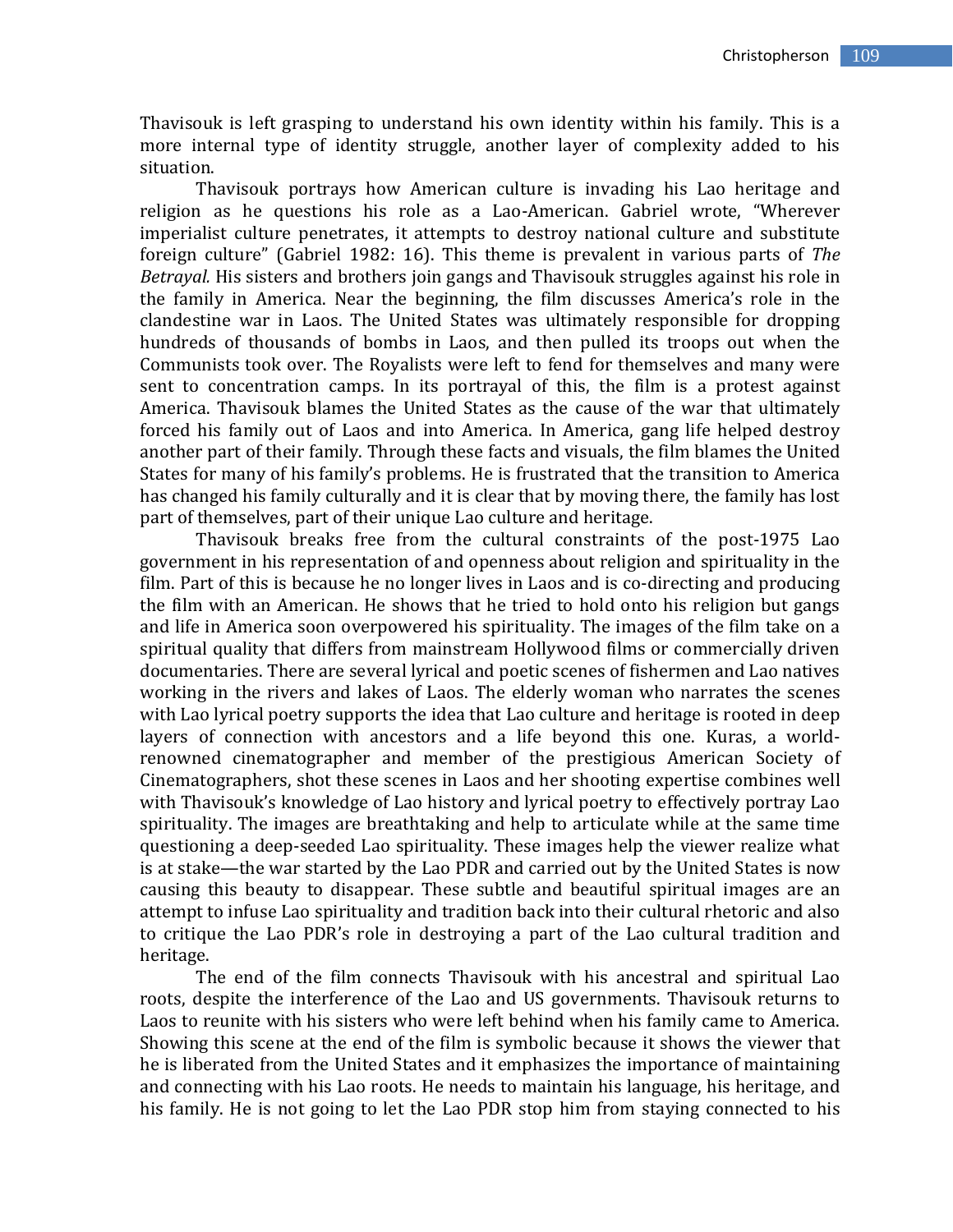family and his faith. At the end of the film, Kuras elegantly films the most emotional and meaningful moment in the film. Thavisouk arrives at his old house and his relatives point out his grandmother, whom he has not seen since he left and only knew as a boy. They embrace as they both weep. His grandmother is the symbol of the ancient heritage and, after the journey of Thavisouk and his family, this heritage is what is most important. Much of the spiritual connection between relatives and ancestors was lost or buried as a result of the Lao PDR forcing thousands, like Thavisouk's family, to flee the country and bury their religious heritage. The film is Thavisouk's chance to voice his opinion and illustrate the damage done by the Lao PDR and how it changed the lives of citizens who were forced to leave their spiritual homeland. Thavisouk is one of a small group of Lao filmmakers still practicing today.

Another Lao filmmaker, Mattie Do, also managed to break into the international filmmaking community. In May 2014, Mattie, the only Lao female director in contemporary Laos, was invited to participate in La Fabrique des Cinemas du Monde at the Cannes Film Festival and Market. Following the success of her film *Chanthaly,* she was offered the opportunity to apply to the prestigious program that helps filmmakers from developing nations grow their film projects, find funding, and that pairs them with successful film mentors. Mattie talked about the new opportunity: "Laos has never had this opportunity before, and even when I applied, I didn't think it was even a remote possibility I could be accepted. Attending and participating in the activities of the Cannes Film Festival and Market is a dream come true! It's an honor that Douangmany Soliphanh and I can go to represent Laos during this historic event" (Lao 2014). This is the first time a Lao film director has had a formal presence at the Cannes Film Festival. She was accepted with her second feature film, titled *Nong Hak.* Her film is being funded by the Pepsi Lao Brewing Company. This type of private financial backing is a significant change from the point of the first feature film produced in Laos after 1975, *The Sound of Gunfire from the Plain of Jars,* which was funded entirely by the Lao PDR and Vietnamese governments. This marks a shift in the future of Lao cinema, where filmmakers can break free from the financial control of the state and focus on creating something fresh that does not simply echo the political platforms of the government.

#### **Conclusions**

Lao cinema has evolved dramatically since 1975. During this period, Lao directors have been under the strict direction of the Lao PDR, and have been creatively constrained by their political situation. For over 30 years, the Lao PDR acted as a hegemonic force controlling the content and creative decisions of Lao film directors. The Lao PDR controlled the content, style, and structure of Lao directors' films and censored all films following the 1975 revolution. Though films today still must pass through the Lao PDR's Ministry of Information, Culture, and Tourism and receive approval before going on to distribution and broadcast, the tight grip and control by the Lao PDR has relaxed. Only recently, with the Lao PDR government's more relaxed views toward the international capitalist market, Lao filmmakers are beginning to tell stories without being fully controlled by the government. This new freedom has led to a slowly evolving Lao National Cinema, liberated from the oppressive creative cultural constraints of the political past.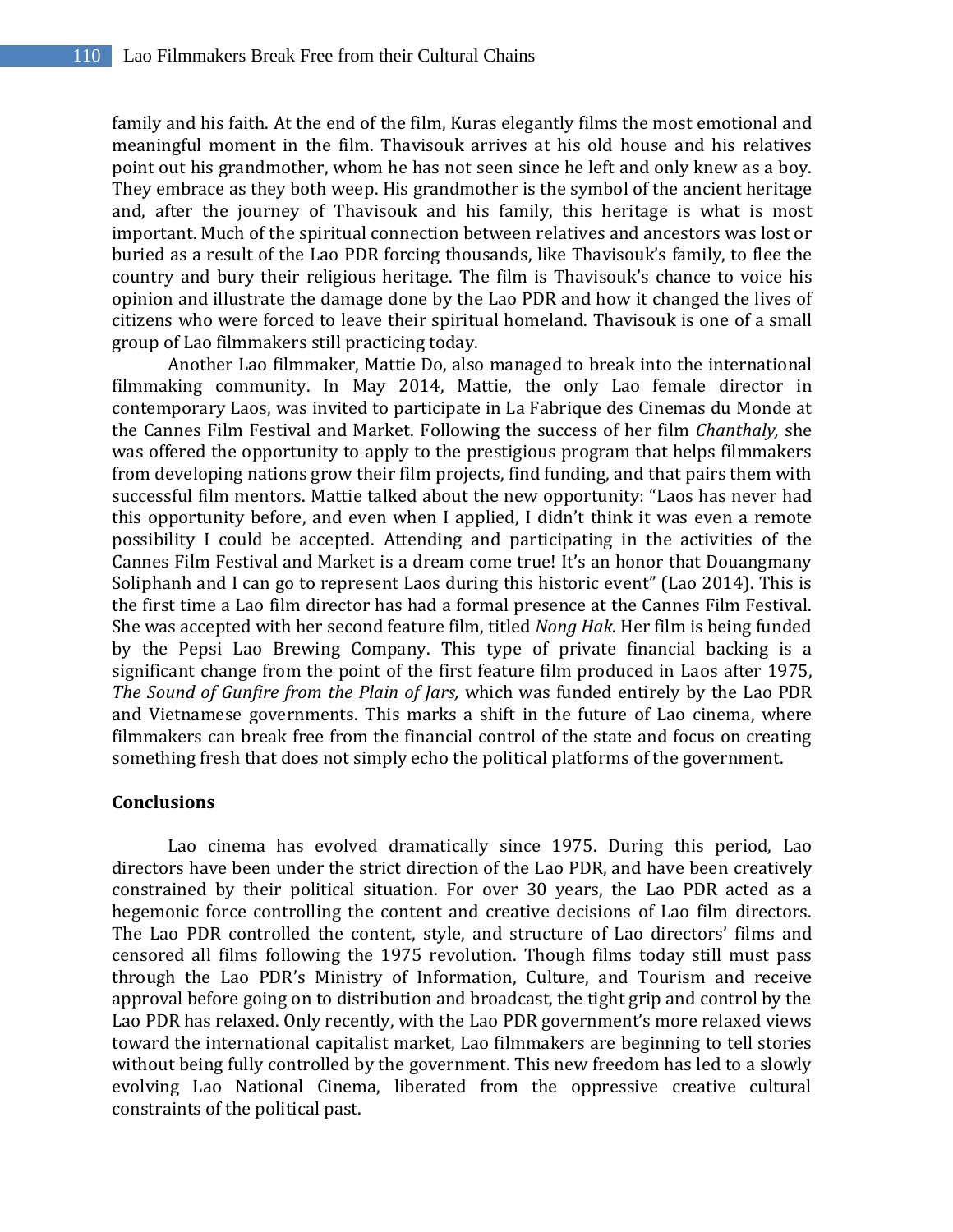#### **Acknowledgements**

I would like to thank my wife, Whitney for always supporting my work and my children, Jones, Greta, and Edith for bringing me so much joy. I am grateful to the people of Thailand and Laos that kindly offered their help, particularly those at the National Film Archive in Laos. My mentors Katherine Bowie and Ian Baird provided intellectual inspiration and encouragement as I wrote this paper. My paper also benefited from the comments provided by two anonymous reviewers as well as Ian Baird. Last, I would like to thank the late Grant Evans for his correspondence and inspiration in writing this paper.

#### **References**

- Chanan, Michael, ed. 1983. *Twenty Five Years of the New Latin American Cinema*. BFI Books, London.
- Enfield, N.J. 2000. Lao as a National Language. Pages 258-288 In Evans, Grant (ed.) *Laos Culture and Society*. Silkworm Books, Chiang Mai, Thailand.
- Evans, Grant 1998. *Politics of Ritual and Remembrance: Laos since 1975*. University of Hawai'i Press, Honolulu.
- Evans, Grant 1995. *Lao Peasants under Socialism and Post-Socialism*. Silkworm Books, Chiang Mai, Thailand.
- Fanon, Frantz 1991. *Wretched of the Earth*. Grove Weidenfeld, New York.
- Gabriel, Teshome H. 1982. *Third Cinema in the Third World: The Aesthetics of Liberation.* UMI Research, Ann Arbor, MI.
- Gabriel, Teshome H. 1989. Towards a critical theory of Third World films. Pages 30-51 In Pines, Jim and Willemen, Paul (eds.) *Questions of Third Cinema*, BFI Publishing, London.
- Holt, John 2009. *Spirits of the Place: Buddhism and Lao Religious Culture.* University of Hawai'i Press, Honolulu.
- Lao Film Goes to Cannes. 10 May 2014. *Work Live Laos*. [www.worklivelaos.com/lao-film](http://www.worklivelaos.com/lao-film-goes-to-cannes)[goes-to-cannes,](http://www.worklivelaos.com/lao-film-goes-to-cannes) last accessed 10 June 2014.
- Naficy, Hamid 2001. *An Accented Cinema Exilic and Diasporic Filmmaking*. Princeton University Press, New York.
- Pholsena, Vatthana 2006*. Post-War Laos: The Politics of Culture, History, and Identity*. Cornell University Press, Ithaca, N.Y.
- Shohat, Ella, and Robert Stam 1994. *Unthinking Eurocentrism: Multiculturalism and the Media*.: Routledge, London and New York.
- Southiponh, Som Ock 1999. Starting an Asian Cinema: Laos Past and Present. *Yamagata International Documentary Film Festival*: *Documentary Box*. [http://www.yidff.jp/docbox/12/box12-3-e.htmlht,](http://www.yidff.jp/docbox/12/box12-3-e.html) last accessed 12 May 2009.
- Stuart-Fox, Martin 1997. *History of Laos*. Cambridge University Press, Cambridge, U.K.
- Zimmerman, Patricia 1992. Benevolent Assassination: An Interview with Filipino Filmmaker Kidlat Tahimik. *Afterimage* N1 Summer: 5-6.